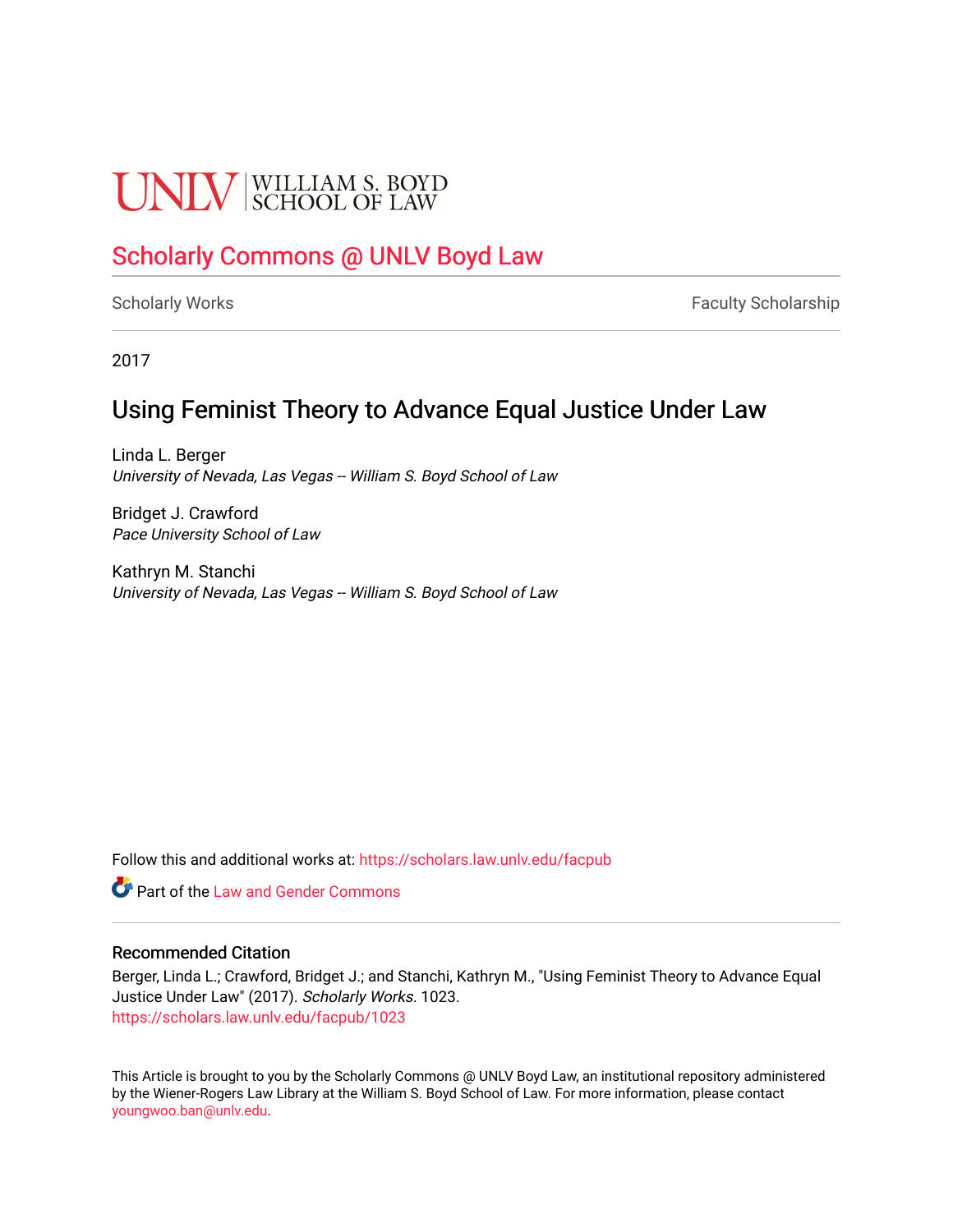$\overline{a}$ 

## USING FEMINIST THEORY TO ADVANCE EQUAL JUSTICE UNDER LAW

### Linda L. Berger, Bridget J. Crawford, and Kathryn M. Stanchi\*

Progress toward gender justice faces multiple and growing challenges, not only in the United States Supreme Court but at every level of political and cultural debate and decision making. Within this context, feminist theory and methods are more necessary than ever.

It is therefore timely and fitting that more than 200 hundred lawyers, judges, professors, students, and members of the public gathered for *The U.S. Feminist Judgments Project: Writing the Law, Rewriting the Future*, a two-day conference hosted by the Center for Constitutional Law at The University of Akron School of Law. The conference had several purposes. First and foremost was to celebrate the publication of *Feminist Judgments: Rewritten Opinions of the United States Supreme Court*. <sup>1</sup> Both this volume, the first in a series, and its organizing focus, the United States Feminist Judgments Project, grew out of the work of the Women's Court of Canada and the U.K. Feminist Judgments Project.<sup>2</sup> These successful efforts inspired us to embark on a similar project of applied feminist scholarship—to rewrite from a feminist perspective key United

<sup>\*</sup> Linda Berger is the Family Foundation Professor of Law at the University of Nevada, Las Vegas, William S. Boyd School of Law. Bridget Crawford is a Professor of Law at the Elisabeth Haub School of Law at Pace University. Kathryn Stanchi is the Jack E. Feinberg '57 Professor of Litigation and an Affiliated Professor of Gender, Sexuality and Women's Studies at Temple University Beasley School of Law. The authors thank The University of Akron School of Law's Center for Constitutional Law for sponsoring the conference; the University of Nevada, Las Vegas, William S. Boyd School of Law for co-sponsoring the conference; Tracy Thomas, Berta Esperanza Hernández-Truyol, and Laura Rosenbury for their contributions to the conference plenaries; and Tracy Thomas, Robin Lombardi, Maria Campos, Michelle Novacheck, Shannon Aupperle, Eli Eubanks, and Akron's Law Association for Women for organizing the conference.

<sup>&</sup>lt;sup>1</sup> FEMINIST JUDGMENTS: REWRITTEN OPINIONS OF THE UNITED STATES SUPREME COURT (Kathryn M. Stanchi, Linda L. Berger & Bridget J. Crawford, eds., 2016).

<sup>2</sup> For information about the Women's Court of Canada, see Diane Peters, *The Women's Court of Canada*, U. AFF., (Sept. 12, 2011), http://www.universityaffairs.ca/features/featurearticle/the-womens-court-of-canada/ [https://perma.cc/V7K7-W728]. For information about the U.K. Project, see *Welcome to the Feminist Judgments Project*, FEMINIST JUDGMENTS PROJECT https://www.kent.ac.uk/law/fjp/ [https://perma.cc/U579-SW48] (last visited Apr. 20, 2017). *See also* Rosemary Hunter et al., FEMINIST JUDGMENTS: FROM THEORY TO PRACTICE (2010).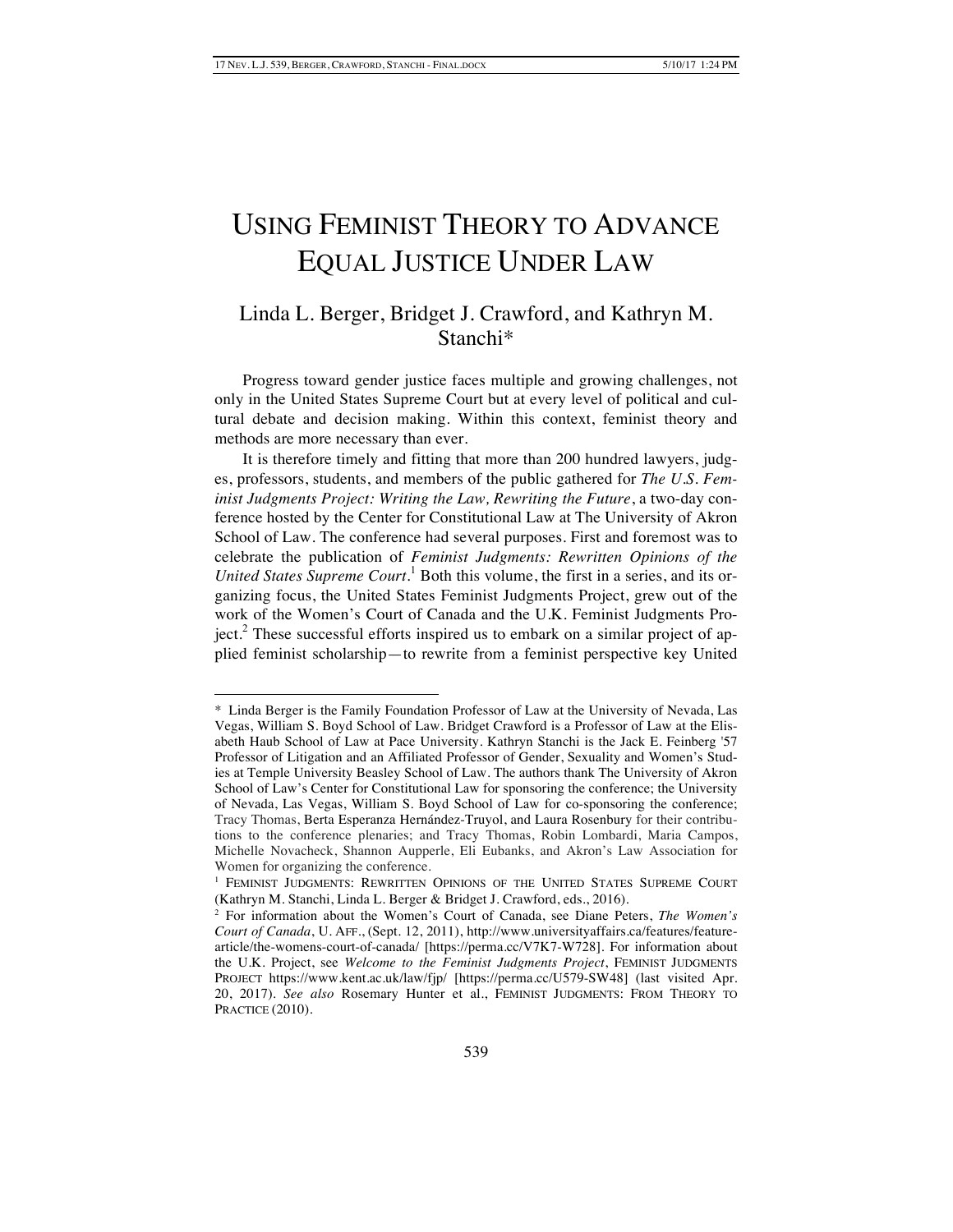States Supreme Court decisions on issues of gender justice. As we had hoped, the resulting opinions and commentaries demonstrated that judges applying feminist perspectives could bring about change in the development of the law, even within the constraints of existing doctrine and precedent.

The United States Feminist Judgments Project started as many feminist movements do—with a small group of committed feminists, including the three editors of the project, getting together to discuss the feasibility of rewriting United States law. Our first task was to choose a body of law; the possibilities in United States law were numerous and daunting. We ended up deciding to focus on United States Supreme Court opinions as the best forum for the first volume because of the influence and significance of the decisions coming out of that Court.

After the first few preliminary discussions, our small group of feminists reached out for help from many others and, in true feminist tradition, we received it. The final book represents a feminist collaboration of close to one hundred people. First, in choosing the cases to be rewritten, we as editors relied on a distinguished group of American constitutional and feminist scholars who helped us select from among the many Supreme Court cases ripe for feminist re-imagining.<sup>3</sup> We then turned to the task of securing authors for our chosen cases. We received more than 100 applications in response to our solicitation.

As editors of a volume of "feminist judgments," we thought it crucial to establish an inclusive process that would assure diversity among the book's authors. We wanted this to be a feminist project not just in name and substance, but also in process and method. And we wanted the "feminist" perspectives in *Feminist Judgments* to be feminisms that are committed not only to gender justice, but also to principles of equality and full participation for all Americans who seek to overcome entrenched discriminations based on race, ethnicity, class, and sexual orientation. We were committed as well to overcoming the arbitrary hierarchies embedded in the legal academy by including not just tenured full professors, but also more junior faculty, clinical faculty, legal writing faculty, and practicing lawyers. We wanted the project to showcase a wide array of voices. When we finished our lengthy selection process, we had an impressive and diverse group of more than fifty authors for the twenty-five opinions and accompanying commentaries.<sup>4</sup>

The collaboration did not stop there. Each author went through at least three rounds of edits, followed by a long production process. Many of the

<sup>&</sup>lt;sup>-</sup><br>3 A full list of our advisory panel members is available on our website. *Advisory Panel*, U.S. FEMINIST JUDGMENTS PROJECT, https://sites.temple.edu/usfeministjudgments/home-2/advisor y-panel/ [https://perma.cc/DR3G-LCBU] (last visited Apr. 27, 2017).

<sup>4</sup> To see our full list of authors, visit our website. *Authors and Cases: U.S. Feminist Judgments Invited Authors*, U.S. FEMINIST JUDGMENTS PROJECT, https://sites.temple.edu/usfemi nistjudgments/authors-and-cases/authors-and-cases/ [https://perma.cc/CGZ2-ANUN] (last visited Apr. 27, 2017).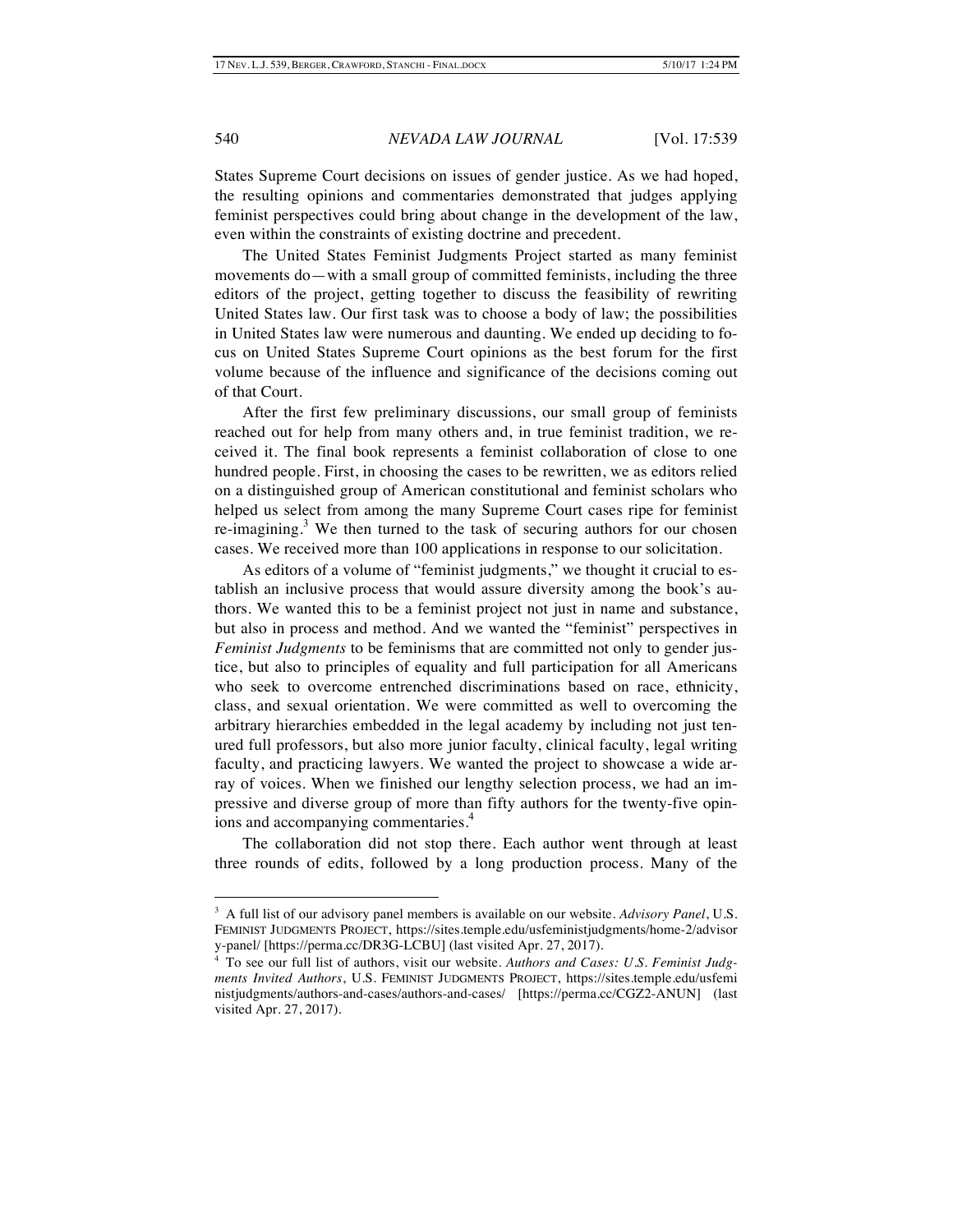book's contributors (and we, as editors) relied throughout the process on the advice and guidance of colleagues, student researchers, librarians, and administrative assistants. The conference presented a public opportunity to recognize the work of all who came together to create what we think is a unique contribution to the scholarly discourse about gender and judging. We are so grateful to all who contributed to this book and to this conference.

A second purpose of the conference at the Center for Constitutional Law was to provide a forum for asking (and attempting to answer) a series of discrete questions about judges and the judicial function. Prime among these questions is whether judicial diversity matters—that is, whether it is important to have judges who are representative of many different groups of people as well as many different ways of thinking. On a simplistic level, our reaction might be that *of course diversity on the bench matters*. As Sally Kenney, our conference keynote speaker, eloquently argues, diversity in positions of power in all branches and all levels of government, including representation by women, is a reflection of the health of our nation's democracy. In Kenney's view, diversity on the bench is a requirement of a representative democracy—it is a civic right and responsibility.<sup>3</sup>

The conference also sought to raise the "woman question"—the baseline feminist question of the 1980s and 1990s. The "woman question" asks whether women are represented in decision-making positions and how the law affects women. <sup>6</sup> As Catharine MacKinnon has explained, "Feminists have this nasty habit of counting bodies and refusing not to notice their gender."<sup>7</sup> This question continues to be critical today. As one "counts bodies," it is important to take into account the multiple identities and intersectionalities contained in the category "woman." In the judicial context, for example, judges who understand or experience the intersecting relationships among race, ethnicity, class, sexual orientation, physical abilities, and many other factors will be more attuned not only to their own view of the world but also to the more complex perspectives that grow out of these intersectionalities.<sup>8</sup>

Thus, we must simultaneously "count bodies" and recognize diversity among women based on their multiple identities. It is of course true that all women, like all men or all of any particular group of people, do not necessarily share the same experiences or viewpoints. Binary designations of sex and gen-

 <sup>5</sup> *See, e.g.*, SALLY J. KENNEY, GENDER AND JUSTICE: WHY WOMEN IN THE JUDICIARY REALLY MATTER (2013).

<sup>6</sup> *See* Katharine T. Bartlett*, Feminist Legal Methods*, 103 HARV. L. REV. 829 (1989).

<sup>7</sup> Catharine A. MacKinnon, *Difference and Dominance: On Sex Discrimination*, *in* FEMINISM UNMODIFIED: DISCOURSES ON LIFE AND LAW 35 (1984).

<sup>8</sup> *See* Angela Harris, *Race and Essentialism in Feminist Legal Theory,* 482 STAN. L. REV. 821 (1989); Patricia Cain, *Feminist Jurisprudence: Grounding the Theories,* 4 BERKLEY WOMEN'S L.J. 191 (1988).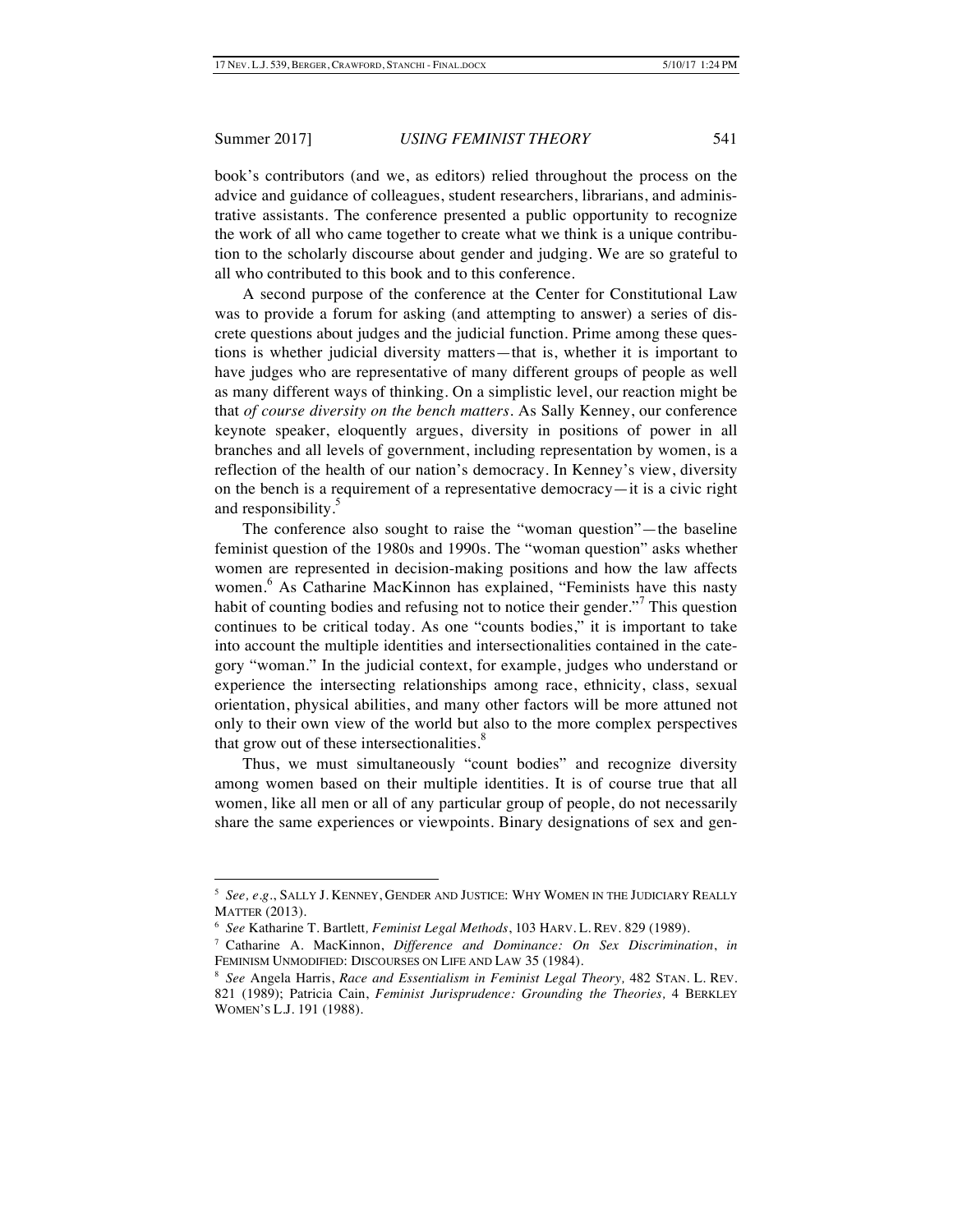der no longer fit.<sup>9</sup> More than ever, then, the categories "woman" and "man"—not to mention other categories once taken as set in stone—are evolving and subject to challenge, with gender fluidity increasingly more fitting and relevant for many human beings.<sup>10</sup>

All the same, many of us intuitively sympathize with Justice Sotomayor's comment that "a wise Latina woman with the richness of her experiences would more often than not reach a better conclusion than a white male who hasn't lived that life."<sup>11</sup> We accept the common wisdom that judges of different backgrounds and experiences will understand the facts and law before them differently, at least in part because they are seeing the facts and law through the unconscious filters and frames they have acquired from experience. And if that is true, it can only be helpful to the judiciary as a whole to add the perspectives of judges whose backgrounds and experiences have been little represented in the past. At the very least, as Sally Kenney argues, more diversity on the bench—and in other political offices—legitimizes our democracy by making our political systems truly representative of the populace.

If our intuitive understanding is correct, then what is the relationship between personal identity and judicial perspective? The conference brought that question to the forefront. As co-editors of *Feminist Judgments*, we believe that the book stands for the proposition that including feminist perspectives will contribute to a richer, more contextual, more nuanced, and fairer jurisprudence. We have argued that what makes a "feminist judgment" is its attention to facts and context, its willingness to rely on a broad range of authorities, including social science data, and its concern for how law can reinforce or challenge existing hierarchies, stereotypes, or beliefs.<sup>12</sup>

The third purpose of the conference was to showcase the work of an international group of professors, attorneys, and other researchers who rely on, challenge, complicate, or extend feminist legal theory. The panels at the conference represented a dazzling array of subject matters, methodologies, and inquiries. Evident throughout the conference presentations were what Martha Chamallas

<sup>-&</sup>lt;br>9 <sup>9</sup> See, e.g., Sarah Marsh, *The Gender-Fluid Generation: Young People On Being Male, Female or Non-Binary,* GUARDIAN (Mar. 26, 2016, 5:52 PM) https://www.theguardian.com/ commentisfree/2016/mar/23/gender-fluid-generation-young-people-male-female-trans

<sup>[</sup>https://perma.cc/6J7H-4CGP]; Richard A. Friedman, *How Changeable Is Gender?*, N.Y. TIMES (Aug. 22, 2015), https://www.nytimes.com/2015/08/23/opinion/sunday/richard-a-fried man-how-changeable-is-gender.html?\_r=0 [https://perma.cc/HN7P-N239].

<sup>&</sup>lt;sup>10</sup> The change is perhaps exemplified by the fact that the "Word of the Year" in 2015 was the use of "they" as a singular pronoun as an acknowledgement of gender fluidity. Katy Steinmetz, *This Pronoun Is the Word of the Year for 2015*, TIME (Jan. 8, 2016), http://tim e.com/4173992/word-of-the-year-2015-they/ [https://perma.cc/R63Z-REAH]. *See generally* JUDITH BUTLER, GENDER TROUBLE: FEMINISM AND THE SUBVERSION OF IDENTITY (1990).

<sup>11</sup> Sonia Sotomayor, *Judge Mario G. Olmos Memorial Lecture: A Latina Judge's Voice*, 13 BERKLEY LA RAZA L.J. 87, 92 (2002).

<sup>12</sup> Kathryn M. Stanchi, Linda L. Berger & Bridget J. Crawford, *Introduction to the U. S. Feminist Judgments Project*, *in* FEMINIST JUDGMENTS, *supra* note 1, at 13–22.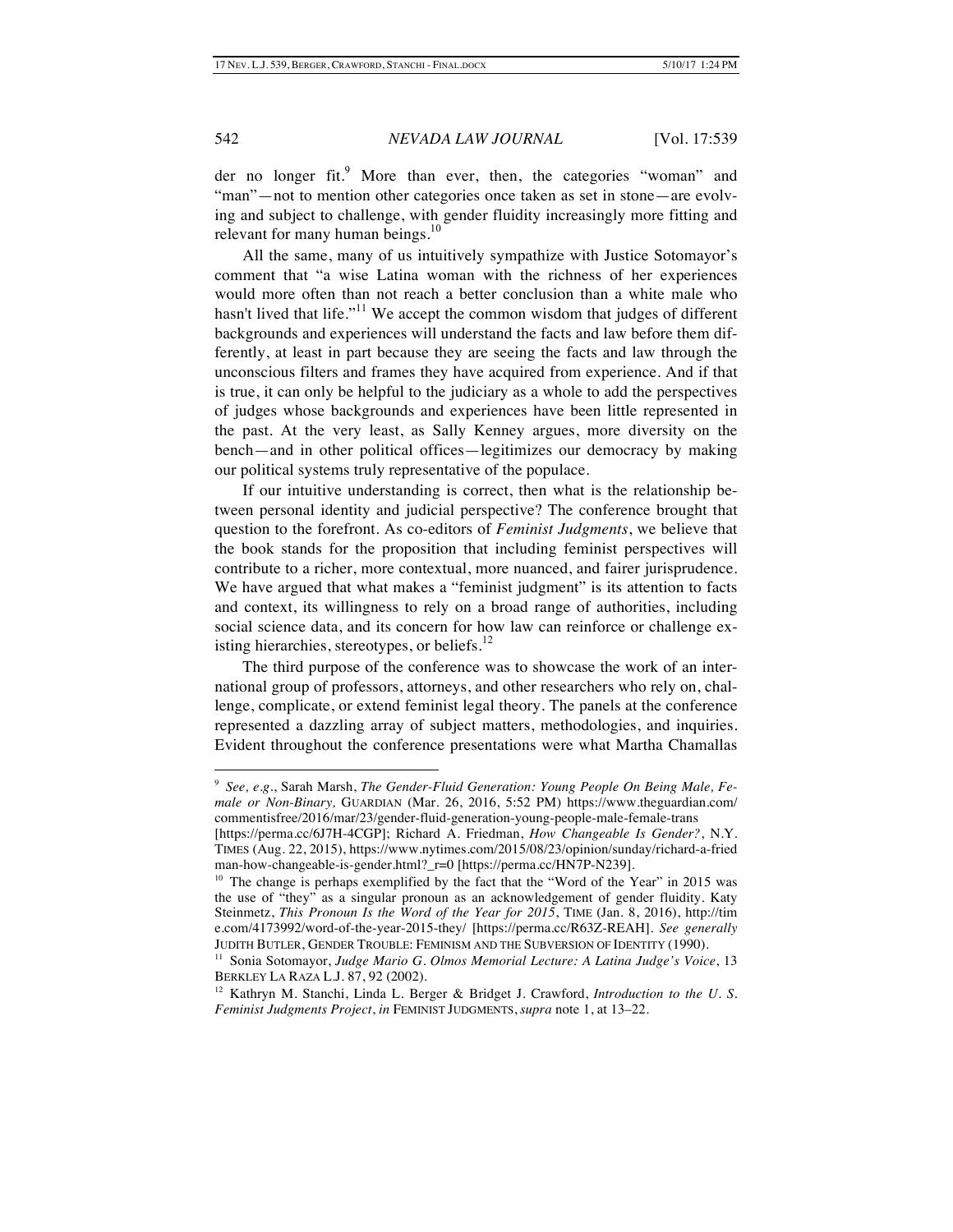has called some of the recurring "moves" of feminist legal theory: treating women's experiences as an appropriate subject for legal scholarship, exploring complex identities, challenging implicit bias, and unpacking women's choices. 13

These "moves" are well represented in the articles included in this Symposium issue. First, Sally Kenney presents what she calls "a principled and consistent position for feminists about the nature of judging and . . . judicial selection" in her contribution to the Symposium, *Toward a Feminist Political Theory of Judging: Neither the Nightmare nor the Noble Dream*. <sup>14</sup> In *Equality Writ Large*, Phyllis Goldfarb describes the nineteenth century intellectual origins of a multidimensional and intersectional feminist theory.<sup>15</sup> Shoshanna Ehrlich's *Ministering (In)Justice: The Supreme Court's Misreliance on Abortion Regret in* Gonzalez v. Carhart, focuses on the gender bias implicit in what she calls the Supreme Court's "abortion regret trope."<sup>16</sup> Teri McMurtry-Chubb explores the gendered aspects of the public constructions of Black parenthood, violence against African-Americans, and political movements for Black civil rights in her article, *"Burn This Bitch Down!": Mike Brown, Emmett Till, and the Gendered Politics of Black Parenthood*. <sup>17</sup> JoAnne Sweeny's article, *Trapped in Public: The Regulation of Street Harassment and Cyber-Harrassment Under the Captive Audience*, asks what role law can play in addressing public intimidation of women by men.<sup>18</sup> Andrea Orwoll challenges the linguistic erasure of women in *Pregnant "Persons": The Linguistic Defanging Of Women's Issues And The Legal Danger Of "Brain-Sex" Language*. 19

In each of these articles, the authors invite engagement with what it means to be an autonomous person with a complex personal identity who is also deeply connected to others. Each author asks about the disconnect between the law's promise of equality and life as it is lived on the ground.

The fourth and final goal of the conference—and one that extends to the pages of this issue of the *Nevada Law Journal*—is to create a community. For two days in Akron, Ohio, the assembled group came together to think in a sustained way about the highest and best aspirations for what the law could be, es-

<sup>&</sup>lt;sup>13</sup> MARTHA CHAMALLAS, INTRODUCTION TO FEMINIST LEGAL THEORY 4-7, 13-15 (3d ed. 2013).

<sup>&</sup>lt;sup>14</sup> Sally Kenney, *Toward a Feminist Political Theory of Judging: Neither the Nightmare nor the Noble Dream,* 17 NEV. L.J. 549 (2017).

<sup>15</sup> Phyllis Goldfarb*, Equality Writ Large*, 17 NEV. L.J. 565 (2017).

<sup>&</sup>lt;sup>16</sup> Shoshanna Ehrlich, *Ministering(In)Justice: The Supreme Court's Misreliance on Abortion Regret in* Gonzalez v. Carhart, 17 NEV. L.J. 599 (2017).

<sup>17</sup> Teri McMurtry-Chubb, *"Burn This Bitch Down!": Mike Brown, Emmett Till, and the Gendered Politics of Black Parenthood*, 17 NEV. L.J. 619 (2017).

<sup>&</sup>lt;sup>18</sup> JoAnne Sweeny, *Trapped in Public: The Regulation of Street Harassment and Cyber-Harrassment Under the Captive Audience Doctrine*, 17 NEV. L.J. 651 (2017).

<sup>19</sup> Andrea Orwoll, *Pregnant "Persons": The Linguistic Defanging Of Women's Issues And The Legal Danger Of "Brain-Sex" Language,* 17 NEV. L.J. 667 (2017).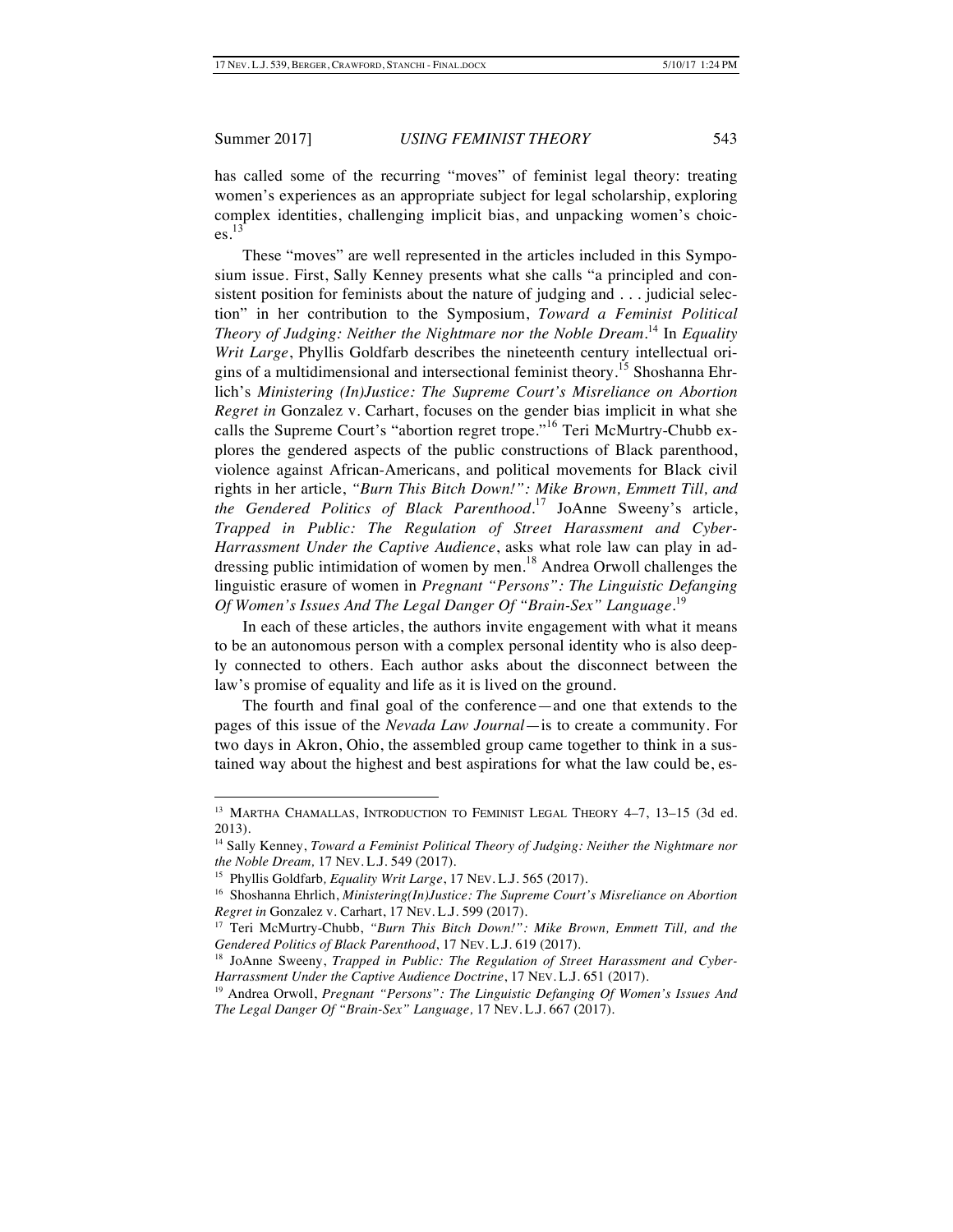pecially as the law relates to the unfinished promise of economic, social, and political equality between and among women, men, and people of all gender identities. In creating an inclusive conference atmosphere, we were acting on our own feminist belief that how, when, and where we talk about justice matters. It is an urgent epistemic and democratic priority that we do so as part of an engaged and respectful community. This is not to say that we expected agreement at the conference or beyond about feminism generally (or any topic in particular). As academics, we celebrate differences of opinion as worthy of further discussion and inquiry. And as co-convenors of the United States Feminist Judgments Project, we are especially gratified that the conference provided opportunities to begin many conversations. In these pages, it is a privilege to continue these conversations and engage with each other on the important role that feminist theory plays in legal reasoning—in scholarship, on the bench, in the classroom, and in our daily lives.

As we contemplate the capacity of feminist theory to advance justice, we identify several questions for the future that merit extended attention. First, what precisely is feminist judging? How can it be defined and recognized? We have already emphasized that feminist judgments are possible and that the feminist consciousness that marks such judgments can be acquired rather than being an innate characteristic.<sup>20</sup> Nonetheless, feminist judging—no matter how it is defined—appears more likely to occur when the judiciary looks more like America in its diversity of persons, backgrounds, and perspectives. In other words, judges should represent the full spectrum of sexes and gender identities, races and ethnicities, sexual orientations, economic classes, physical abilities, and cultural backgrounds.

Like the default fonts and automatic correction assumptions built into word-processing programs, the default positions in the judicial system are established by the system's designers and managers. It should come as no surprise when the default positions in the justice system fail to take into account the full range of human-ness. By asking the feminist question about various judicial default positions—what does this law or this opinion or this policy mean for children, the poor, people on every point of the gender spectrum, people of color, persons with disabilities, residents of rural areas, oil workers, farmers, and labor union members—we have a shot at unearthing those assumptions and default positions that treat some Americans as less deserving of the law's protection for their fundamental rights and liberties. In the coming months and years, this question will be asked more frequently and more customarily if the judges (and lawyers) who argue and decide these issues look more like more of us.

 <sup>20</sup> *See* Rosemary Hunter, *Can \*Feminist\* Judges Make a Difference*, 15 INT'L J. LEGAL PROF. 7 (2008).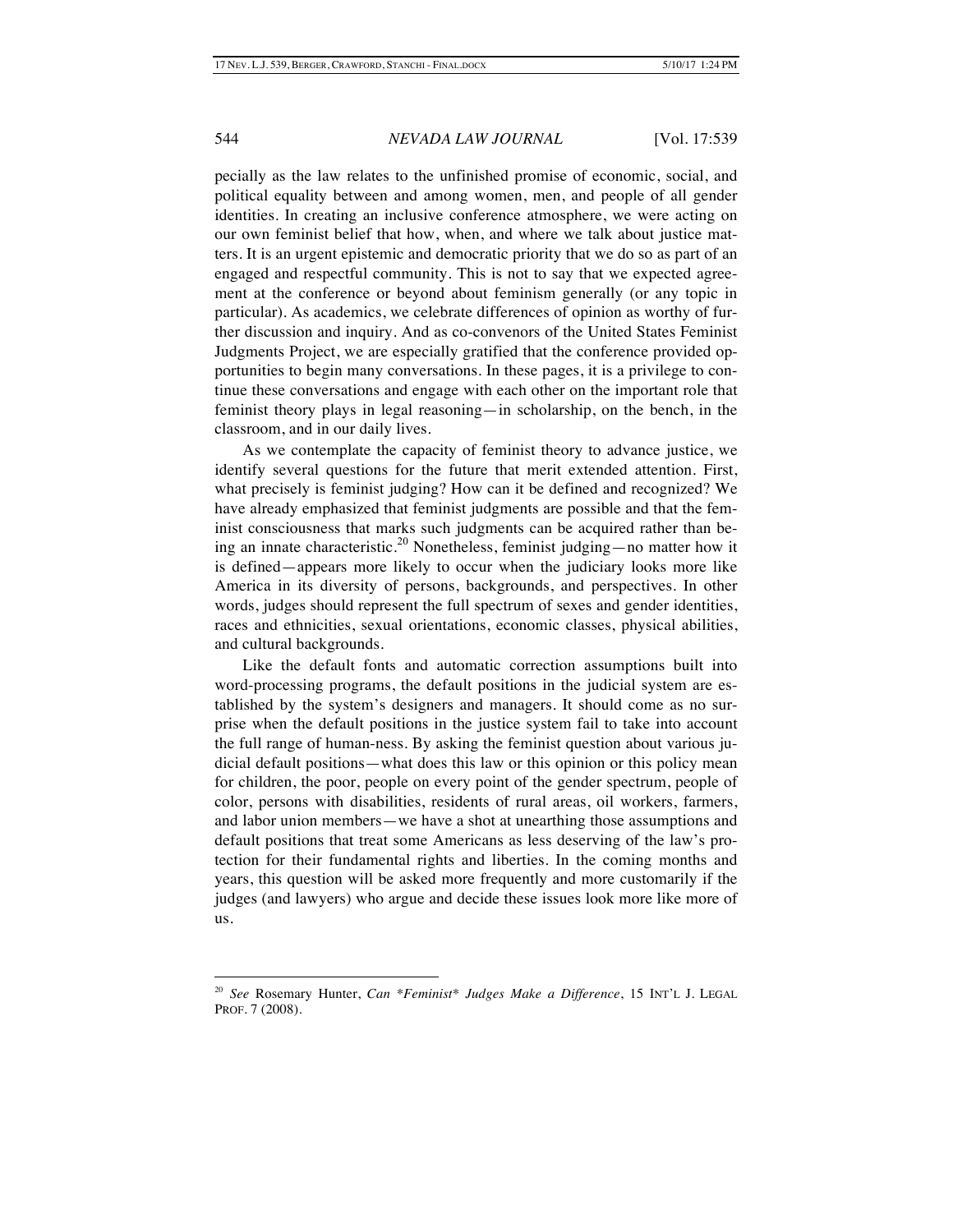Beyond a diverse judiciary, we argued in *Feminist Judgments* that feminist judging is, among other things, the result of applying feminist practical reasoning. That is, feminist judging recognizes that both the framing of legal issues and the construction of solutions depend on "the intricacies of each specific factual context."<sup>21</sup> This kind of reasoning brings together individual voices with broader contextual information drawn from history, psychology, and the political and social sciences. It is reasoning that consciously seeks outsider voices and is open to recognizing unconscious bias. But feminist practical reasoning is not without pitfalls. During the conference, several presentations cast doubt on the value of some of the so-called *Brandeis briefs* and *stories briefs* filed in recent cases before the U.S. Supreme Court.<sup>22</sup> Researched and drafted by partisan supporters of one side or the other, there is no guarantee that these amicus briefs drawing on individual stories and social science research findings will provide complete or objectively well-supported information. One of the continuing questions then is how to present contextual information to judges so that it can be effectively tested and weighed by those who have the inclination to look beyond their own experience or perspective.

This question of context naturally leads to a discussion about the role of lawyers. What is the relationship between feminist judging and lawyering? The rewritten opinions in *Feminist Judgments* demonstrate that the law would have developed very differently had feminist perspectives been applied at critical moments in time. Even though the opinion writers worked within the law and the facts that existed at the time of the original opinions, they asked new questions, applied new reasoning methods, and turned to new sources of authority. The rewritten opinions thus revealed the incremental way in which constitutional interpretation—like the common law—is built one precedent at a time. Although it is possible to wish for a cohesive and coherent body of law to spring forth all at once on a particular subject matter, the decentralized and organic approach taken by *Feminist Judgments* reveals the richness and strength of diverse thinking that changes over time.

To support feminist judging, practicing lawyers can and should take the lead in expanding the possibilities for multiple or alternative judgment perspectives, first by developing various approaches to diversify the bench. In some states, for example, elections are thought to be better than the merit appointment system for bringing about a more diverse judiciary, but that likely depends on local conditions. Next, the lawyers in each individual case are the key to widening the opportunities for broader judicial understanding of complex situations by providing the materials that may empower judges to go about their decision making more reflectively. If gender consciousness is not a component of biological identity but instead may be acquired through personal experiences

 <sup>21</sup> Katharine T. Bartlett, *Feminist Legal Methods*, 103 HARV. L. REV. 829, 851 (1990).

<sup>22</sup> *See, e.g.*, Ehrlich, *supra* note 16.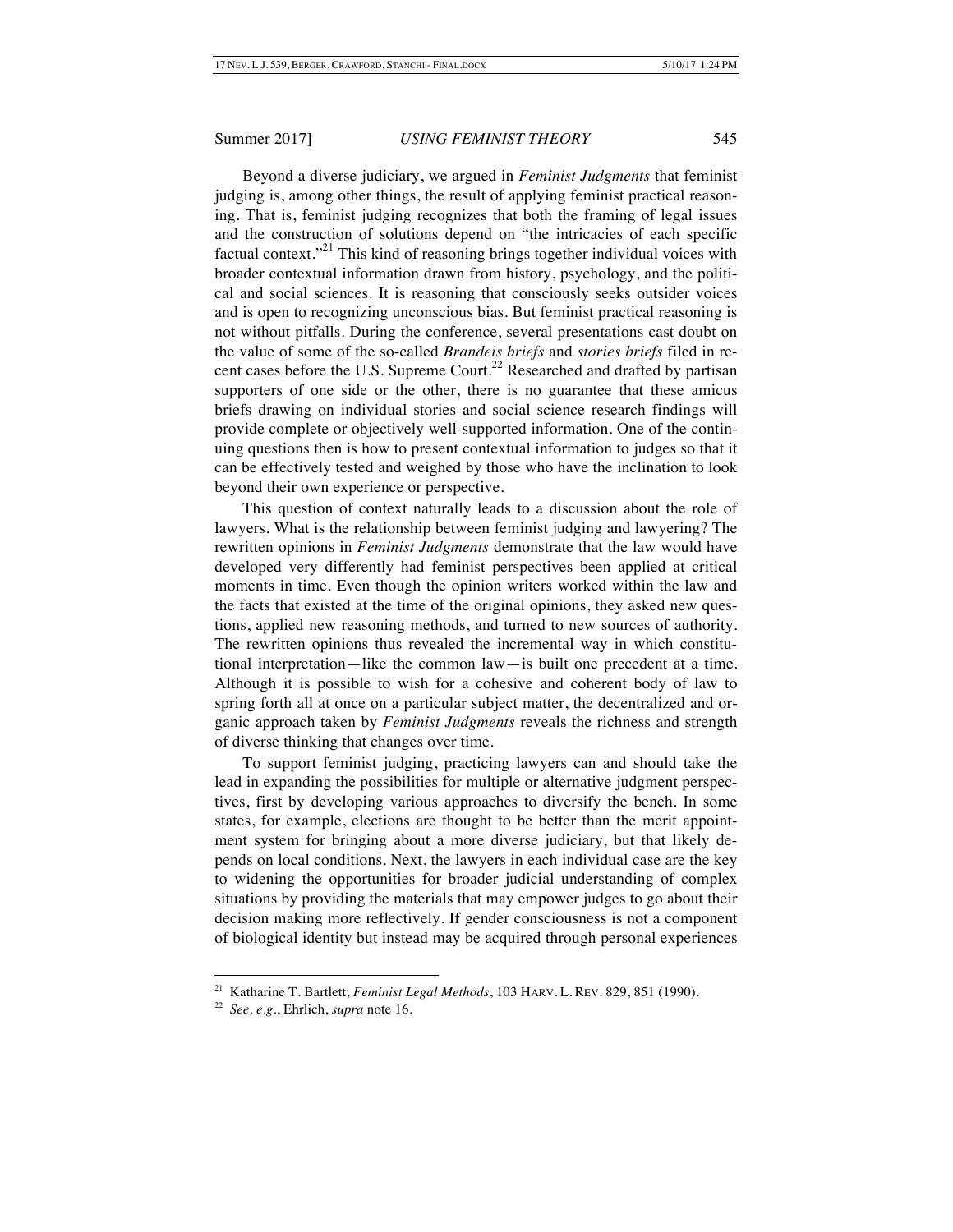and encounters with information that unsettles prior assumptions, the lawyers in a particular case are the primary means for presenting those additional views.

To fulfill this charge, lawyers must themselves be able to think differently and more expansively about both the law and the facts. As the *Feminist Judgments* project demonstrates, many things in a lawsuit are "givens," but not all facts and law are as fixed or static as they might appear. For example, a number of the rewritten opinions use different sources of law to reason to a different result. Phyllis Goldfarb used the long-ignored privileges and immunities clause to argue that Myra Bradwell was denied a right fundamental to federal citizenship when Illinois rejected her right to practice law.<sup>23</sup> Leslie Griffin turned to the Establishment Clause to strike down the Hyde Amendment on the basis that the Amendment's restriction on abortions enacted a personal moral principle into law and amounted to an establishment of religion.<sup>2</sup>

Other rewritten opinions looked at the facts and saw reality differently than the original decision makers. In *Gebser v. Lago Vista Independent School District*, for example, the feminist judgment pointed out that when a teacher has sex with a fourteen-year-old student, that is not a "relationship" but instead is rape. <sup>25</sup> In *Loving v. Virginia*, the feminist judgment made the historical case that laws constituting interracial marriage a crime are inextricably linked to and the result of hundreds of years of enacting and enforcing laws aimed at controlling black bodies.<sup>26</sup> These examples illustrate that distinctive and stereotypechallenging characterizations of the facts can help determine the outcome of the case.

Finally, in considering the relationship of feminist theory to justice, what avenues *besides* feminist judging show promise for advancing social justice in the law? When lawyers and judges think about pursuing social change, they naturally turn to filing suit or seeking new or amended legislation. But there are other avenues—both complementary and different. As an example, Nan Hunter has suggested that the litigation victory for same-sex marriage in the U.S. Supreme Court was advanced by a hybrid political-litigation-public-relations strategy that brought about change much more quickly than litigation alone might have. $27$  In 2004, a majority of the proposed ballot measures that opposed same-sex marriage were approved. Only twelve years later, the national consensus had shifted, and the Supreme Court's decision in favor of same-sex mar-

 <sup>23</sup> *See* Phyllis Goldfarb, *Rewritten Opinion in Bradwell v. Illinois, <sup>83</sup> U.S. <sup>130</sup> (1873)*, *in* FEMINIST JUDGMENTS, *supra* note 1, at 55.

<sup>24</sup> Leslie Griffin, *Rewritten Opinion in Harris v. McCrae, 448 U.S. 297 (1980)*, *in* FEMINIST JUDGMENTS, *supra* note 1, at 242.

<sup>25</sup> Ann Bartow, *Rewritten Opinion in Gebser v. Lago Vista Independent School District, 524 U.S. 274 (1998)*, *in* FEMINIST JUDGMENTS, *supra* note 1, at 426.

<sup>26</sup> Teri McMurtry-Chubb, *Rewritten Opinion in Loving v. Virginia, 388 U.S. 1 (1967)*, *in* FEMINIST JUDGMENTS, *supra* note 1, at 114.

<sup>&</sup>lt;sup>27</sup> Nan A. Hunter, Professor of Law, Georgetown Law, Faculty Enrichment Presentation at UNLV William S. Boyd School of Law (Oct. 14, 2016).